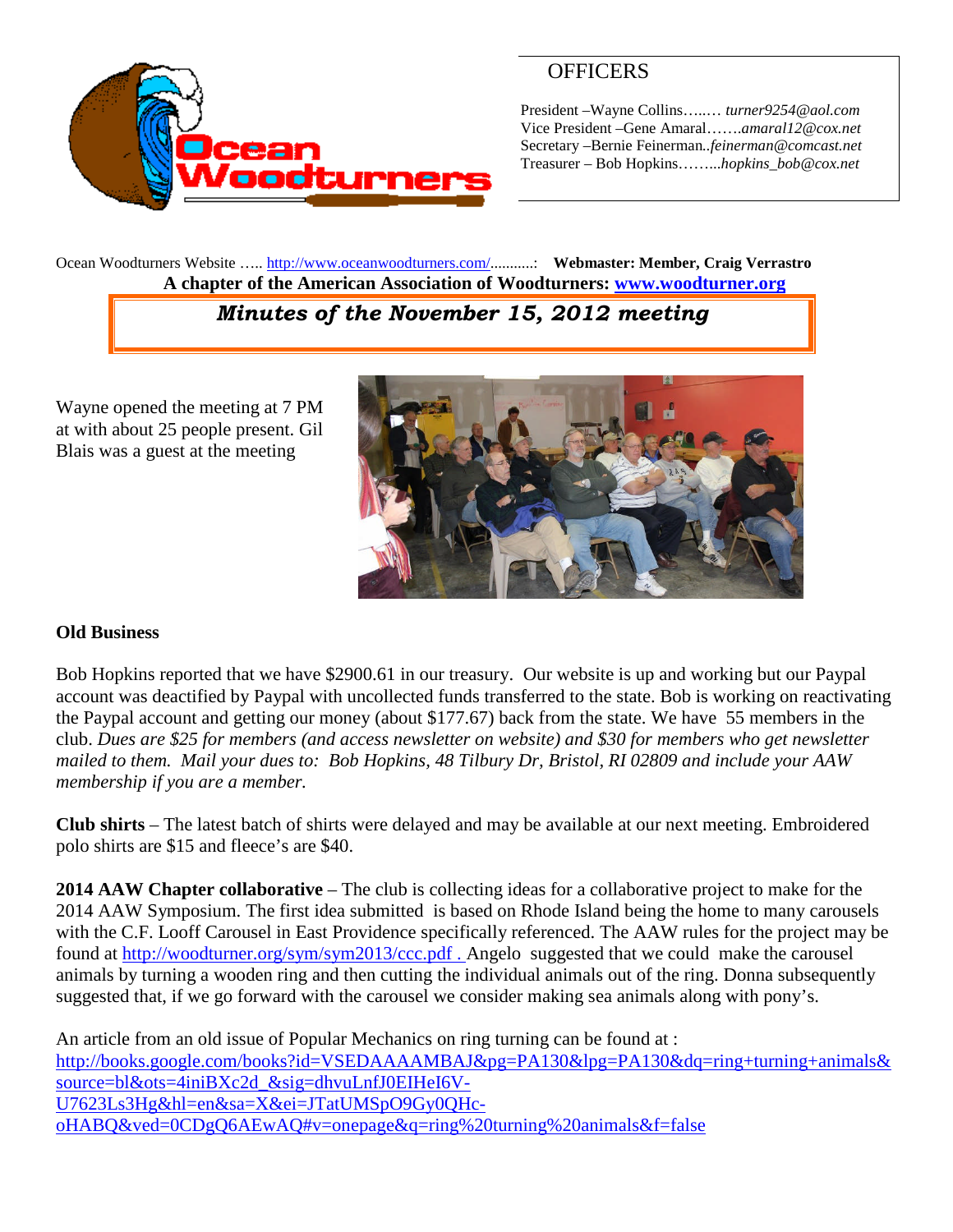Two catalogs of ring turned animals can be found at : <http://www.manufactum.com/set-farmyard-ring-turned-animals-p1453623/> [http://www.reifentiere.de/uploads/media/complete\\_catalogue\\_in\\_englisch\\_2011.pdf](http://www.reifentiere.de/uploads/media/complete_catalogue_in_englisch_2011.pdf)

#### **NEW BUSINESS**:

**Nominating committee** has found 6 defective email addresses in our membership listing. Gail suggested that the club consider staggering the terms of the club officers so that all are not up for election at the same time. This will require a change to the clubs by-laws which need to be updated anyway to accommodate the AAW requirements that all club officers be members of the AAW. The present club officers have said that they are willing to stay on for next year. Elections will take place at the next meeting.

**Tree cutting** – Jeff Mee and Chuck Petitbon will be milling trees at Chuck's home in Lincoln, RI on Saturday December 15th. It may also extend into Sunday. Chuck has had a neighbor stack all the logs with a backhoe so the real heavy work is already done. Any one interested should contact Jeff Mee for directions and start times. We will be milling both lumber and turning blanks. There is one hickory tree and several oak trees, both red and white oak.

Alex (a local source for blanks) is moving out of the area and offered to sell his lumber stock at very low prices. Wayne will organize a trip to collect some wood (perhaps the 8000 pound burl) for later in November.

Jim Duxberry sent the club a thank you for the demo that he did. He did not think it possible to organize a kaleidoscope project to fit within the constraints of a 2 day workshop so that proposal is not going anywhere.

North Figured Woods is offering a "flat rate priority" box of wood blanks to AAW clubs for charitable projects for the cost of shipping (\$15.45). After some discussion the club decided to make and donate pens to the Woman and Infants Hospital of Rhode Island with the hospital collecting all the proceeds. Bernie will contact North Figured Woods to get a box of pen blanks to get started. The pen style and mechanisms still need to be gotten.

### **Challenge –**

Chuck Petitbon and Jeff Mee brought in a number of freshly cut blanks.

The Oak blanks are nominally 7"+ square x 3" thick.

The challenge is for anyone to take a "green" oak block, turn something, and bring it to the January meeting



If you missed picking up a block of wood, then turn something out of your comfort zone for the challenge.

#### **Show and Tell**





Earl Randall - Box Elder bowl, a segmented vessel of Lacewood and Maple. Craig Verrastro – segmented vessel -



Cherry and Walnut finished with 4 coats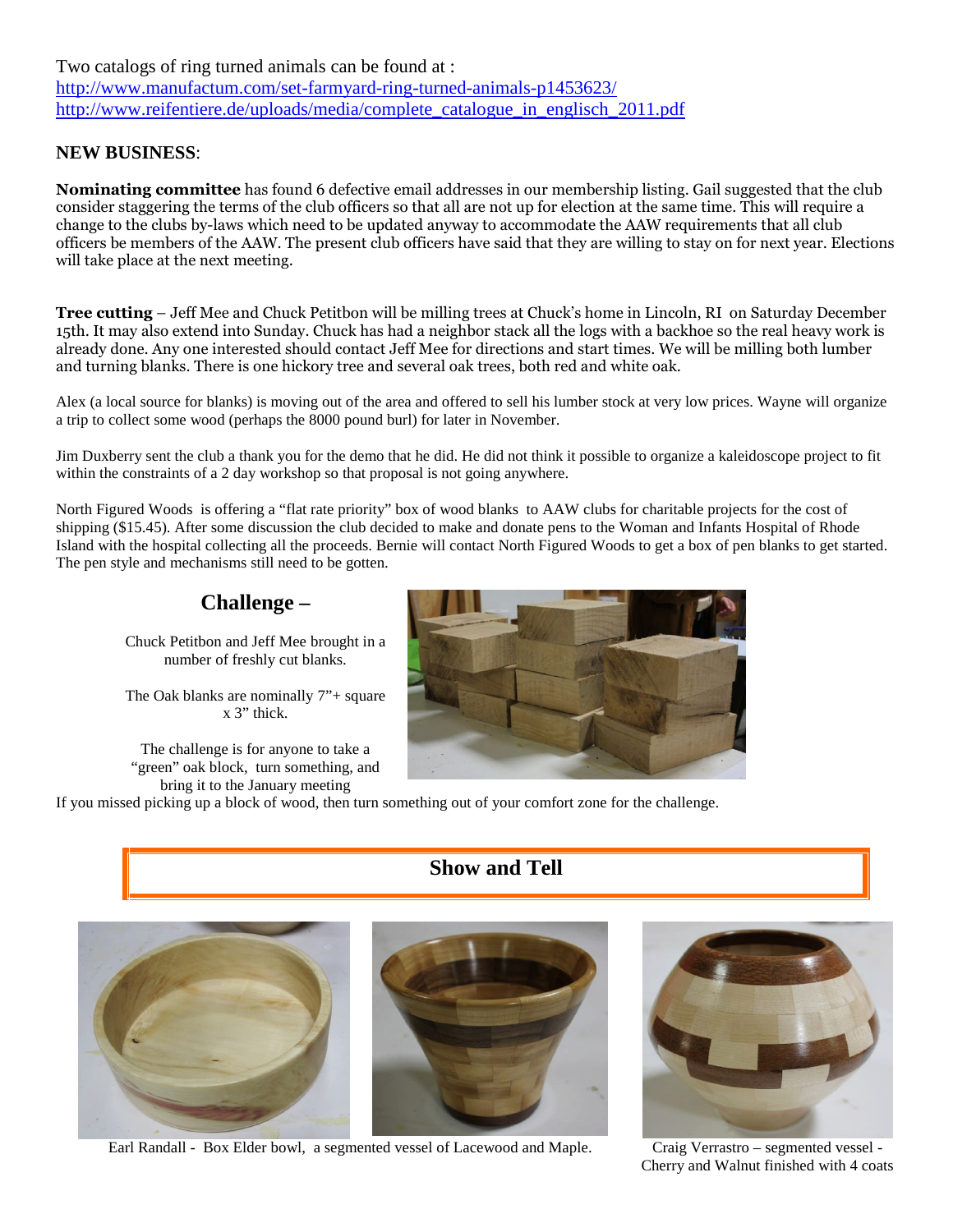*Craig had used Titebond 3 because it was waterproof and found that the vessel had glue creep lines.. Most people felt that Titebond 1 is Ok, Titebond 2 is weatherproof, but Titebond 3, while water proof has a longer cure time, and a tendency to creep. Marine epoxy could also be used.*



David Hannsen – Ikebana set in a rotted Birch log and a metal "chuck" for turning it. *To stabilize the Birch log which had started decomposing, David applied many coats of lacquer (possibly 60) to stabilize the wood together. To hold the wood while turning the section for the Ikebana he made a "chuck" using standard1" metal plumbing fittings. The center T section was tapped to fit on his1 ¼" headstock spindle. To secure the wood he cut sections of allthreaded rod and drilled then to convert the ends into "dead centers". He had no problem turning the wood at 600 rpm. Git-Rot was suggested as an alternative to 60 coats of lacquer for stabilizing the wood.*

#### **Demonstration**



Vin Difrenna explaining the action of the marbles





Marble toy machine Test rack for checking the action of a marble leaving its bowl



Vin Difrenna has made a dozen, or more, marble machines. The marble machine can have several levels so Vin brought along an adjustable test rack so that different bowl and height combinations can be tried out before final assembly. The inner curve of the bowl that the marble runs around in can affect the way that the marble exits the bowl – whether it drops straight down or flys out at an angle.